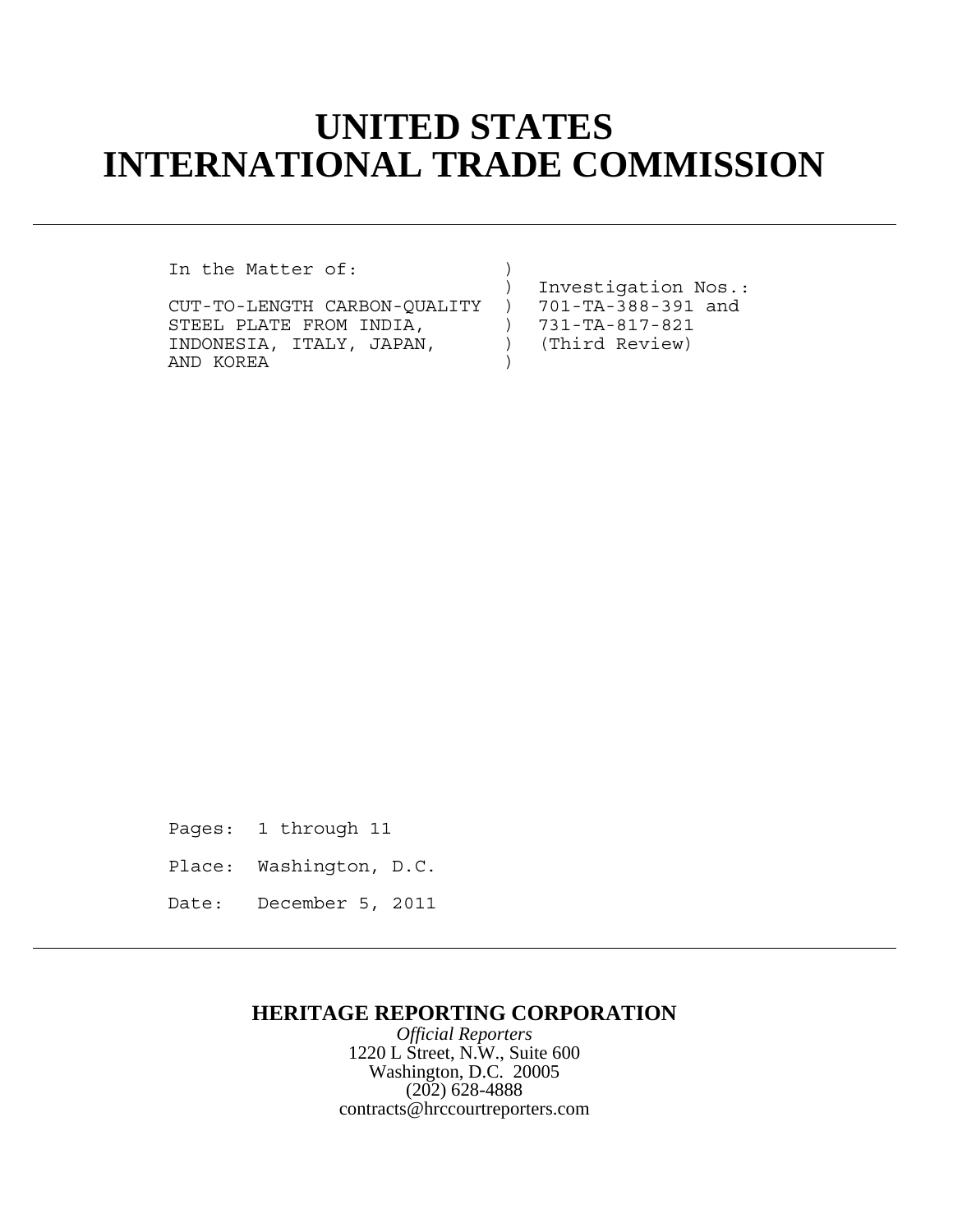### THE UNITED STATES INTERNATIONAL TRADE COMMISSION

| In the Matter of:            |                     |
|------------------------------|---------------------|
|                              | Investigation Nos.: |
| CUT-TO-LENGTH CARBON-OUALITY | 701-TA-388-391 and  |
| STEEL PLATE FROM INDIA.      | 731-TA-817-821      |
| INDONESIA, ITALY, JAPAN,     | (Third Review)      |
| AND KORFA                    |                     |

Monday, December 5, 2011

Courtroom A U.S. International Trade Commission 500 E Street, S.W. Washington, D.C.

The meeting commenced, pursuant to Notice, at 11:02 a.m., before the Commissioners of the United States International Trade Commission, the Honorable DEANNA TANNER OKUN, Chairman, presiding.

APPEARANCES:

On behalf of the International Trade Commission:

Commissioners:

DEANNA TANNER OKUN, CHAIRMAN IRVING A. WILLIAMSON, VICE CHAIRMAN CHARLOTTE R. LANE, COMMISSIONER DANIEL R. PEARSON, COMMISSIONER SHARA L. ARANOFF, COMMISSIONER DEAN A. PINKERT, COMMISSIONER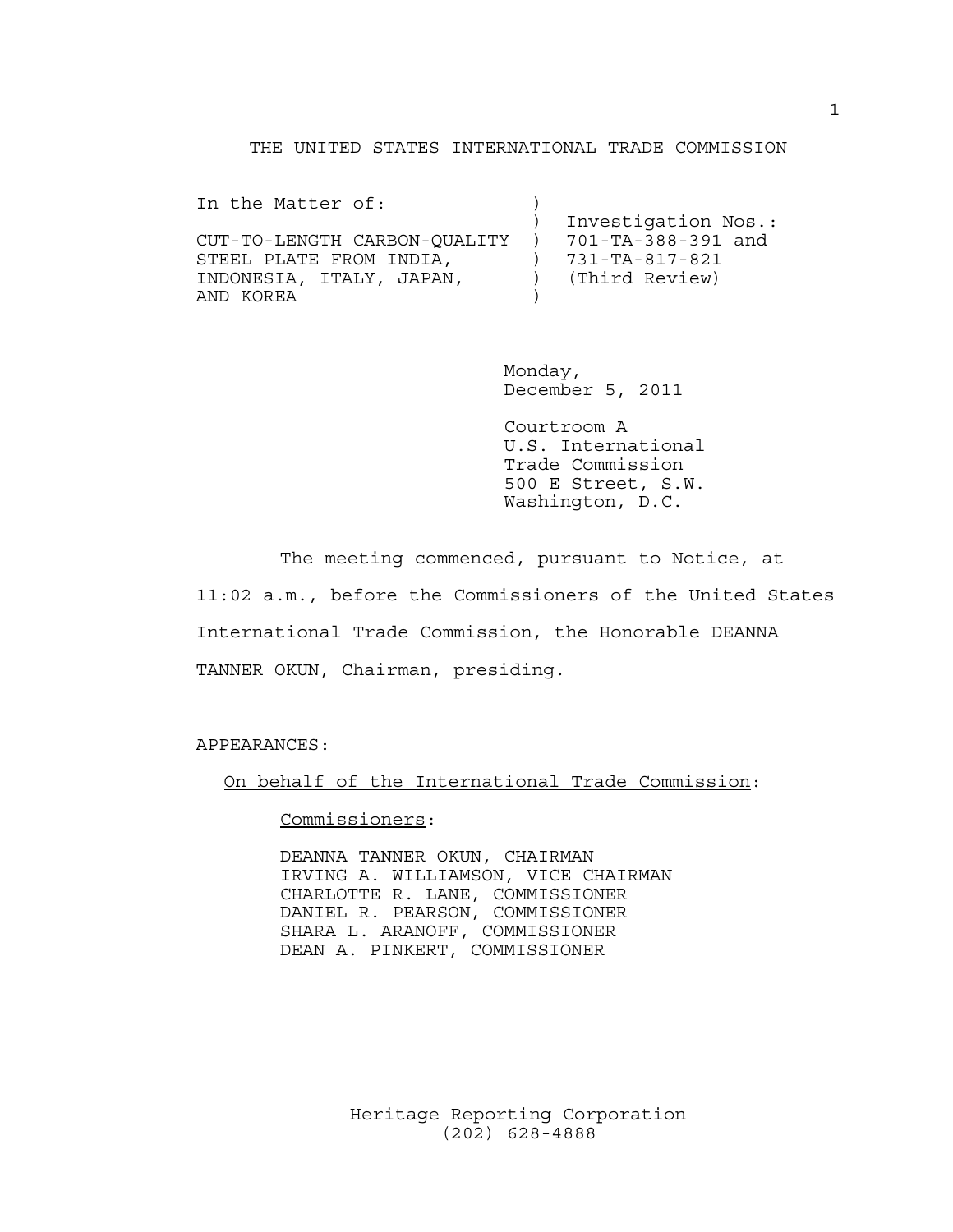APPEARANCES: (cont'd.)

Staff:

BILL BISHOP, HEARINGS AND MEETINGS COORDINATOR SHARON BELLAMY, HEARINGS AND MEETINGS ASSISTANT ANGELA NEWELL, INVESTIGATOR GERALD HOUCK, INTERNATIONAL TRADE ANALYST AIMEE LARSEN, ECONOMIST MARY KLIR, ACCOUNTANT-AUDITOR DAVID FISHBERG, ATTORNEY DOUGLAS CORKRAN, SUPERVISORY INVESTIGATOR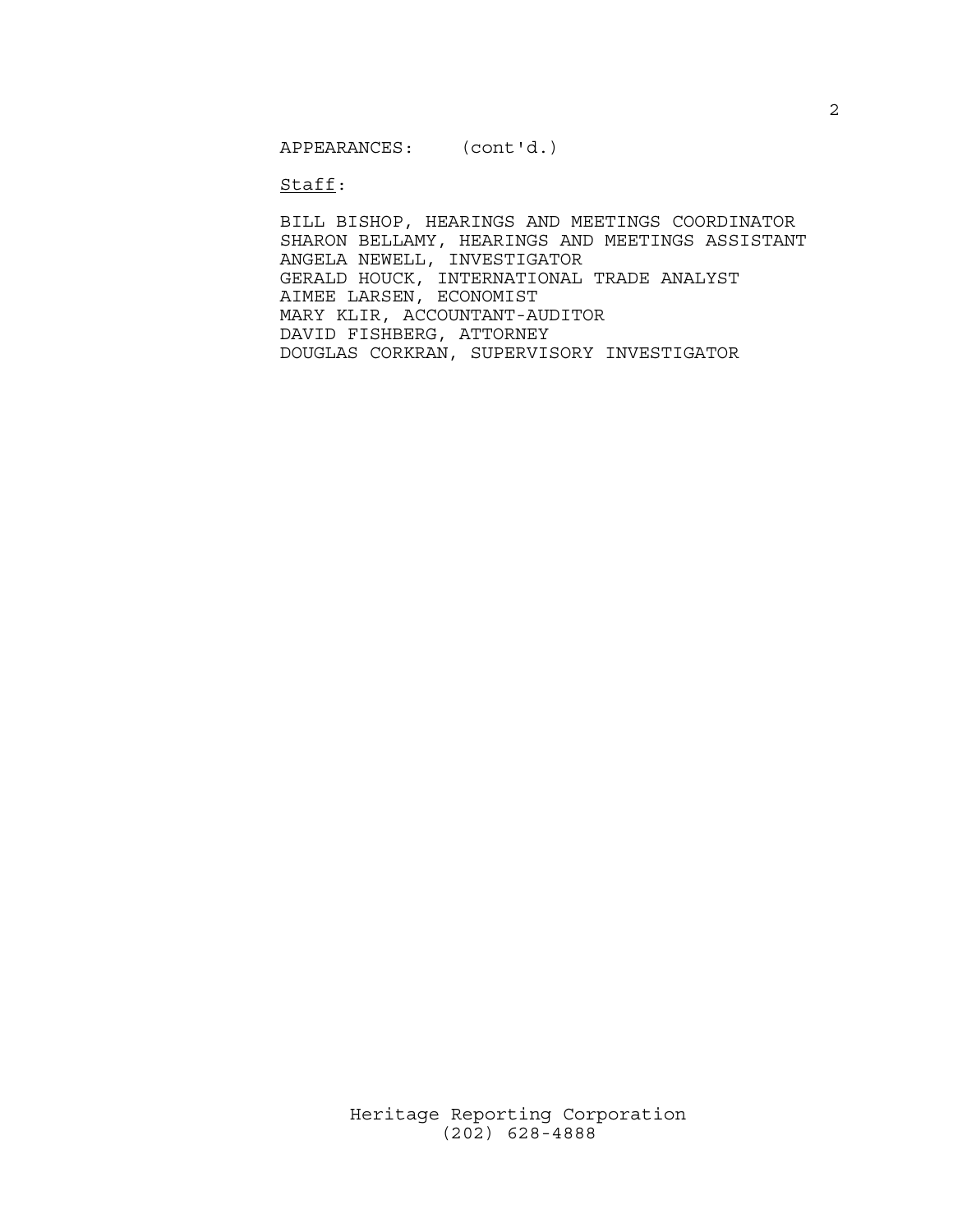# I N D E X

## PAGE

| AGENDA FOR FUTURE MEETING: NONE                                                                                                                                        | 4 |  |
|------------------------------------------------------------------------------------------------------------------------------------------------------------------------|---|--|
| MINUTES: NONE                                                                                                                                                          | 4 |  |
| RATIFICATION LIST: NONE                                                                                                                                                | 4 |  |
| VOTE IN INV. NOS. 701-TA-338-391 AND<br>731-TA-817-821 (THIRD REVIEW), (CUT-TO-LENGTH<br>CARBON-QUALITY STEEL PLATE FROM INDIA, INDONESIA,<br>ITALY, JAPAN, AND KOREA) | 4 |  |
| OUTSTANDING ACTION JACKETS: NONE                                                                                                                                       | 4 |  |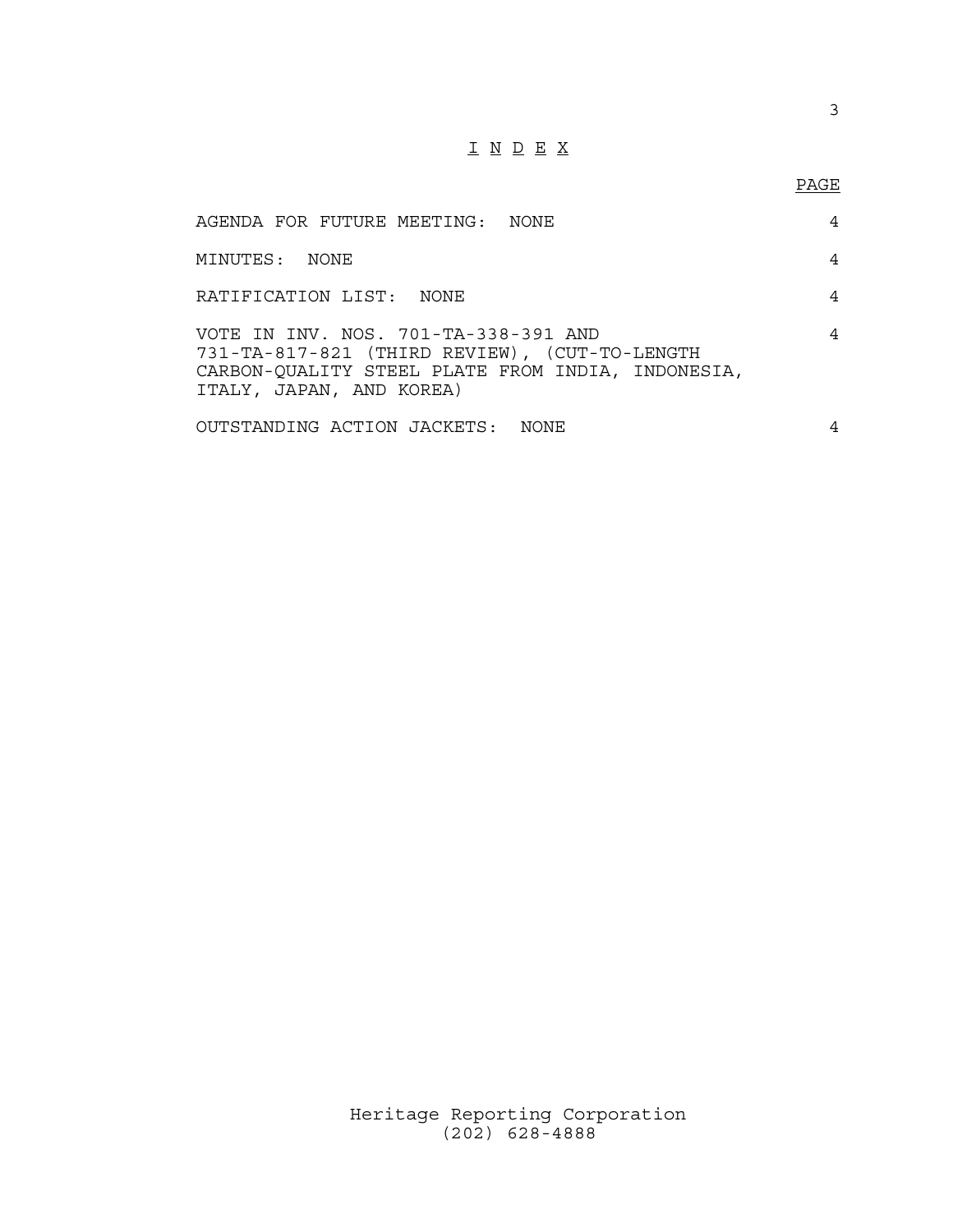| 1  | $\underline{P} \underline{R} \underline{O} \underline{C} \underline{E} \underline{E} \underline{D} \underline{I} \underline{N} \underline{G} \underline{S}$ |
|----|-------------------------------------------------------------------------------------------------------------------------------------------------------------|
| 2  | (11:02 a.m.)                                                                                                                                                |
| 3  | CHAIRMAN OKUN: Good morning. This meeting                                                                                                                   |
| 4  | of the U.S. International Trade Commission will now                                                                                                         |
| 5  | come to order.                                                                                                                                              |
| 6  | There is no agenda for future meetings,                                                                                                                     |
| 7  | minutes, ratification lists or outstanding action                                                                                                           |
| 8  | jackets to consider. Therefore, we will turn to the                                                                                                         |
| 9  | vote in Investigation Nos. 701-TA-388-391 and 731-TA-                                                                                                       |
| 10 | 817-821 (Third Review), Cut-To-Length Carbon-Quality                                                                                                        |
| 11 | Steel Plate From India, Indonesia, Italy, Japan, and                                                                                                        |
| 12 | Korea.                                                                                                                                                      |
| 13 | Welcome to Mr. Corkran and the other members                                                                                                                |
| 14 | of the staff who participated in these investigations.                                                                                                      |
| 15 | Are there any questions for the staff?                                                                                                                      |
| 16 | (No response.)                                                                                                                                              |
| 17 | CHAIRMAN OKUN: Are there any additions or                                                                                                                   |
| 18 | corrections to the staff report?                                                                                                                            |
| 19 | MR. CORKRAN: Douglas Corkran, Office of                                                                                                                     |
| 20 | Investigations. Thank you, Chairman Okun.                                                                                                                   |
| 21 | Staff proposes that the staff report for the                                                                                                                |
| 22 | subject reviews be revised in accordance with                                                                                                               |
| 23 | Memorandum INV-GG-123 dated November 22, 2011. Staff                                                                                                        |
| 24 | has no further revisions.                                                                                                                                   |
| 25 | CHAIRMAN OKUN: Thank you. Is there any                                                                                                                      |
|    |                                                                                                                                                             |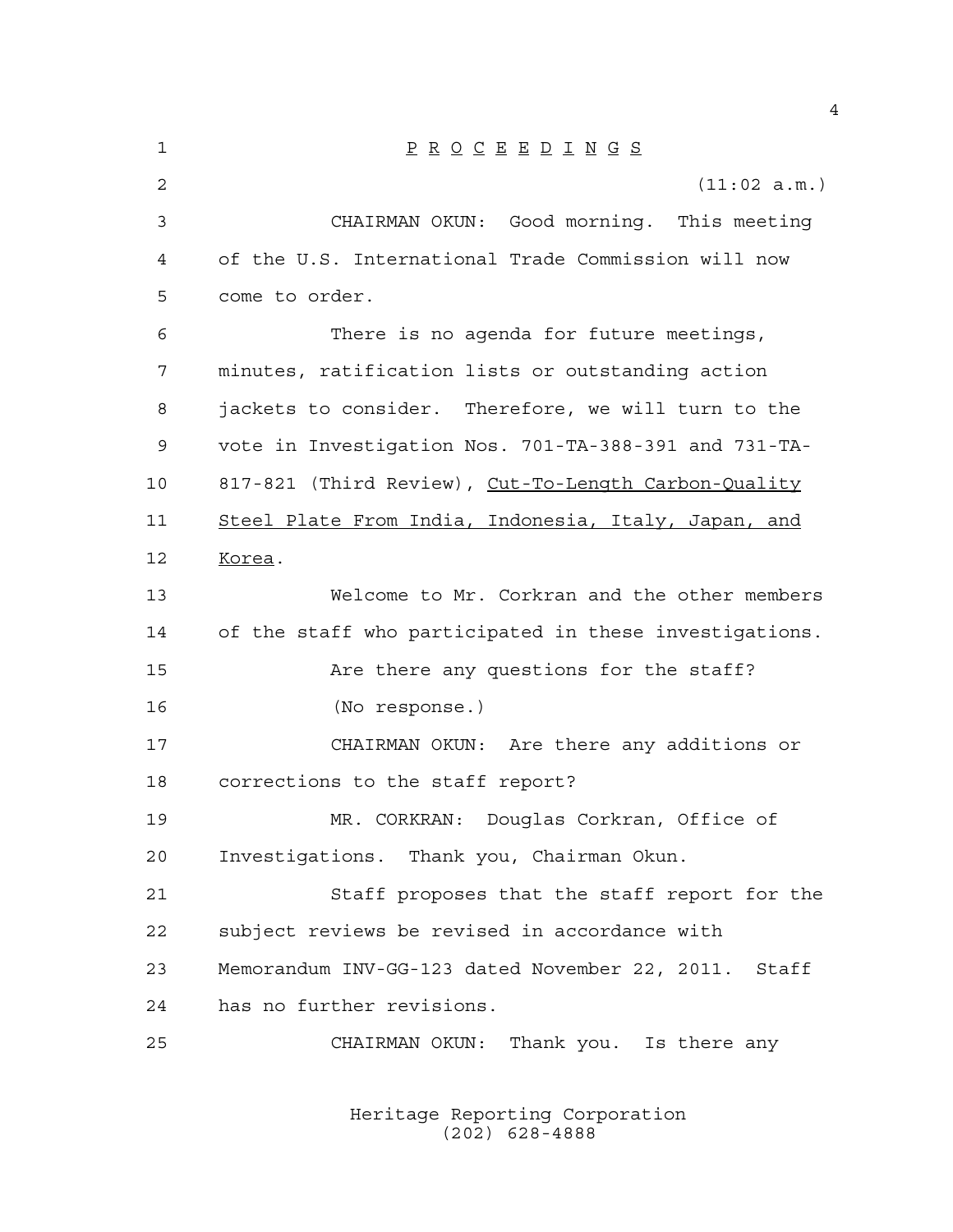objection to approval of the staff report as revised? (No response.) CHAIRMAN OKUN: Hearing none, it is approved. Mr. Secretary, will you please call the roll? MR. BISHOP: Commissioner Aranoff? COMMISSIONER ARANOFF: I vote in the affirmative with respect to imports from India, Indonesia and Korea and in the negative with respect to imports from Italy and Japan. MR. BISHOP: Commissioner Lane? COMMISSIONER LANE: I vote in the affirmative. MR. BISHOP: Commissioner Okun? CHAIRMAN OKUN: With respect to subject imports from India, Indonesia and Korea, I vote in the affirmative. With respect to subject imports from Italy and Japan, I vote in the negative. MR. BISHOP: Commissioner Pearson? COMMISSIONER PEARSON: I vote in the affirmative with respect to imports from India, Indonesia and Korea and in the negative with respect to imports from Italy and Japan. MR. BISHOP: Commissioner Pinkert?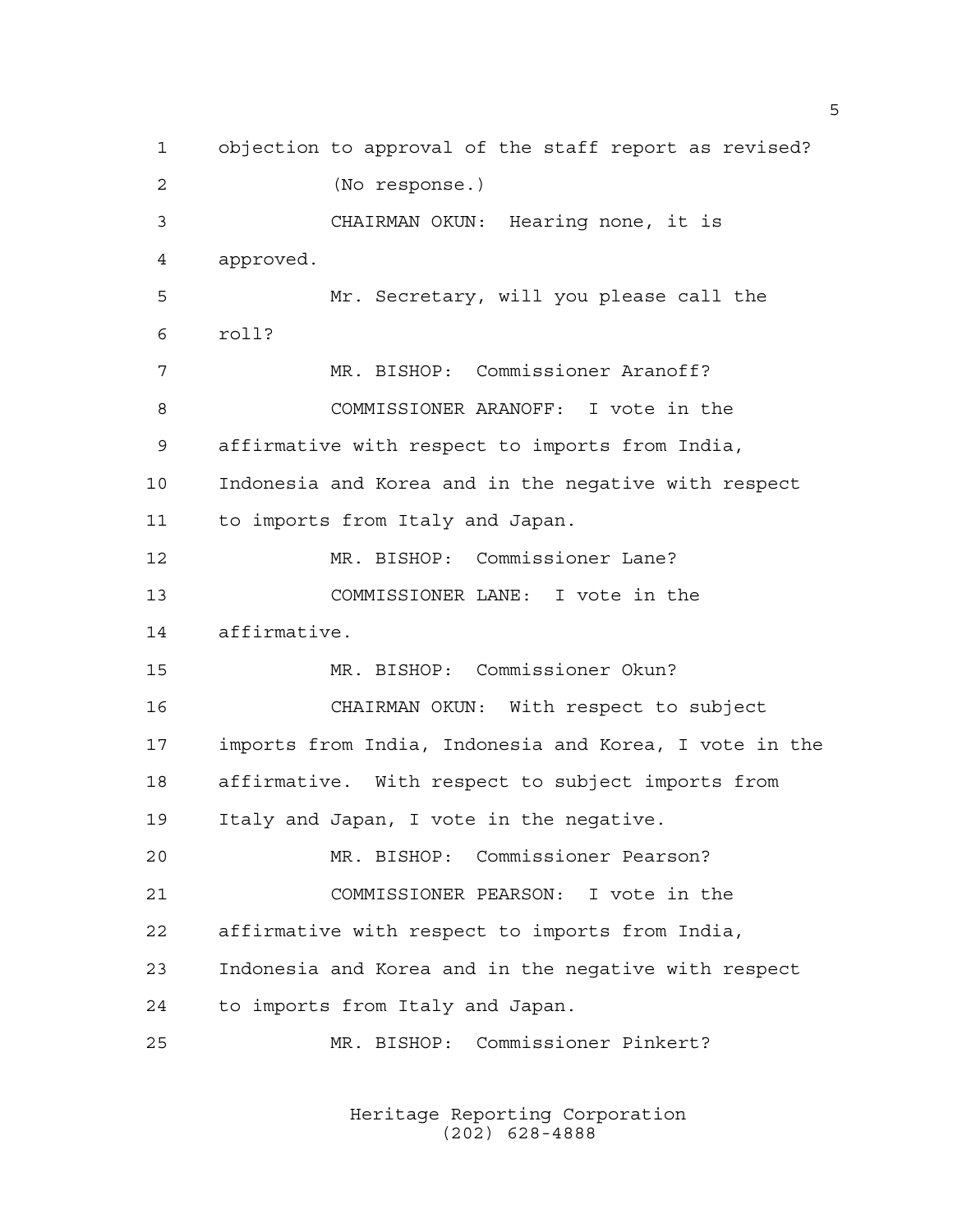COMMISSIONER PINKERT: I vote in the negative with respect to imports from Italy and in the affirmative with respect to all other countries. MR. BISHOP: Commissioner Williamson? VICE CHAIRMAN WILLIAMSON: I vote in the affirmative with respect to imports from India, Indonesia, Italy and Korea. I vote in the negative with respect to imports from Japan. MR. BISHOP: Madam Chairman, the Commission has reached affirmative determinations with respect to India, Indonesia and Korea. The Commission has reached negative determinations with respect to Italy and Japan. CHAIRMAN OKUN: Thank you. Further information regarding these determinations will be in a press release. Commissioners' opinions are currently scheduled to be transmitted to the Department of Commerce on or before December 16, 2011. Thank you again to the staff who participated. Before closing this meeting, I would like to take a moment to note and recognize our colleague, Commissioner Lane, who has just cast her last vote as a Commissioner. Commissioner Lane joined the Commission on August 27, 2003, as a recess appointee.

> Heritage Reporting Corporation (202) 628-4888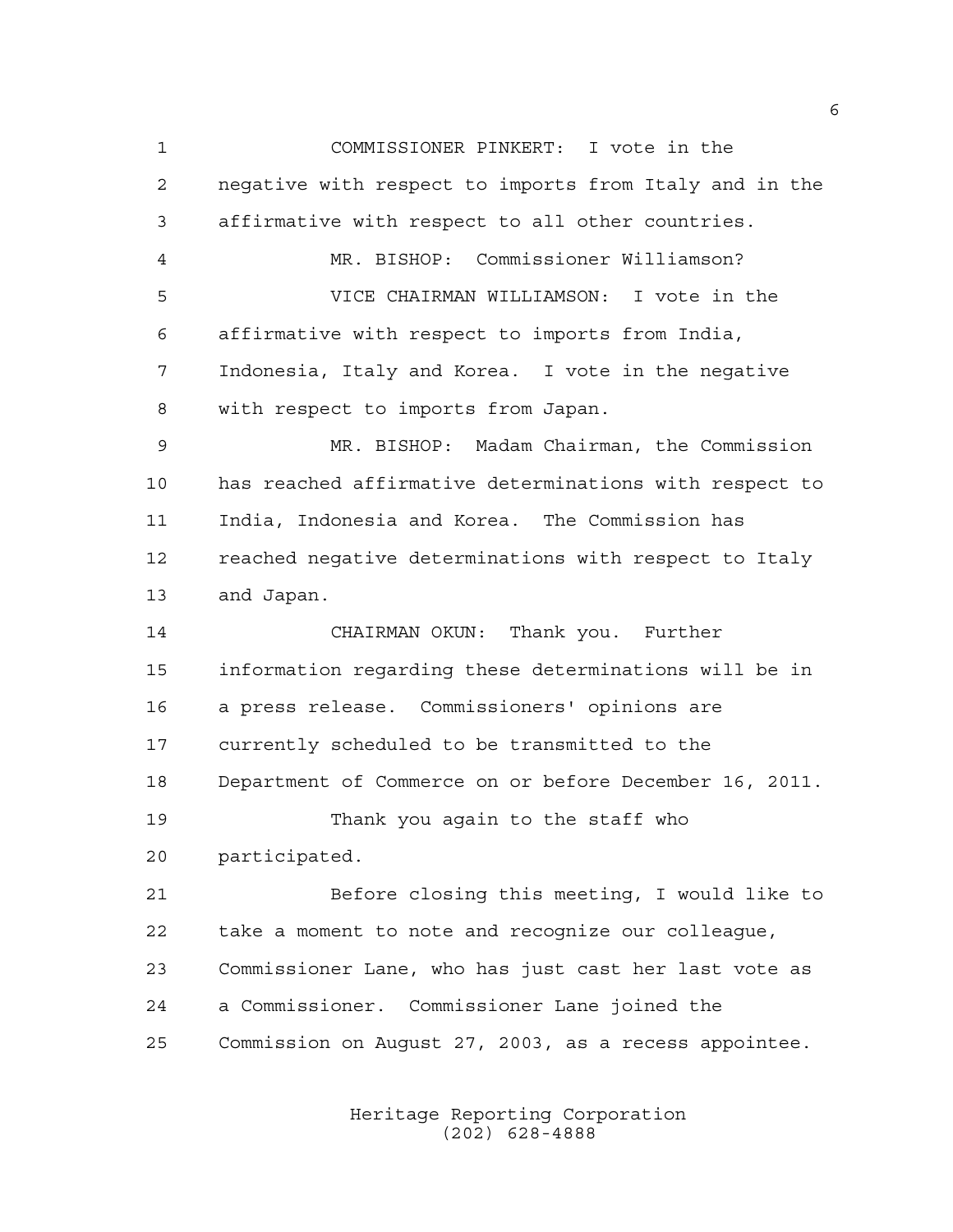Her first vote was on September 12, 2003, in the preliminary on Electrolytic Manganese Dioxide From Australia, China, Greece, Ireland, Japan, and South Africa.

 I knew that Charlotte was going to be a dedicated Commissioner early on because a week after that vote the federal government was going to shut down because of Hurricane Isabel. But the Commission, who is very proud of the fact that we meet our deadlines through thick and thin, really needed to 11 finalize the Steel 204 and 332 reports and deliver them on time.

 Commissioner Lane joined me and many others here at the Commission despite the closing of the federal government as we camped out and made sure that we got our job done, and so I knew from then that Commissioner Lane was dedicated to the agency, and she's shown that in her actions since then.

 As you know, Commissioner Lane almost had another last vote when her recess appointment was set to expire in November of 2004. The last vote was almost also on plate, Aluminum Plate From South Africa, on November 5, 2004, but instead was on Hand Trucks From China on November 10, 2004, and like with most political issues there was a Thanksgiving deal,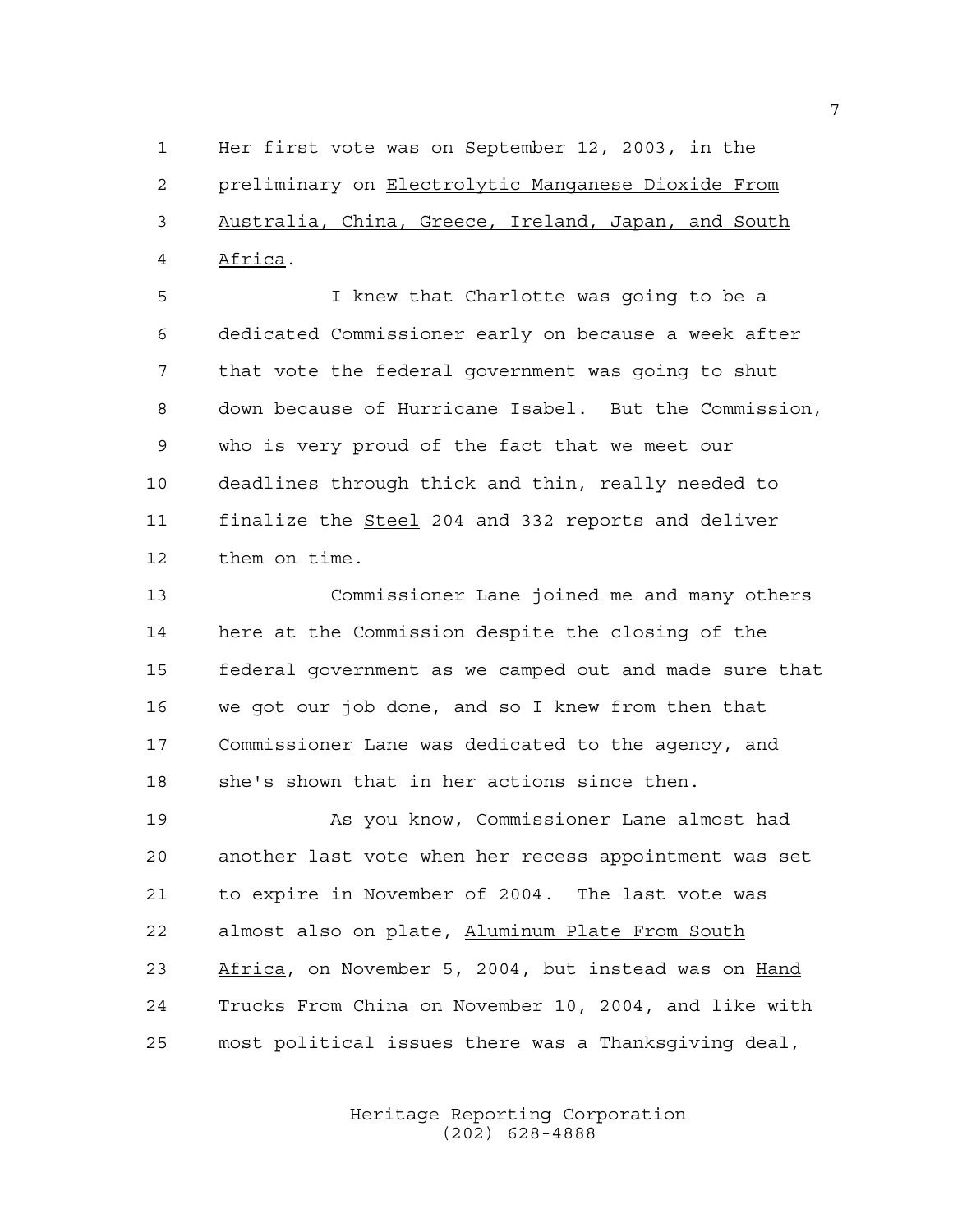and she and Commissioner Pearson were confirmed on November 21, 2004.

 In over eight years at the Commission, Commissioner Lane has cast 733 votes. She's served the Commission with distinction and her warm West Virginia charm has always been displayed in all her doings, so while we do not always vote the same, we've always had a great working relationship, and I very much appreciate the dignity that she brought to the job. I'll miss working with Charlotte and wish her the best in all her future endeavors, and with that I will turn to my colleagues. Vice Chair? VICE CHAIRMAN WILLIAMSON: Madam Chairman, thank you. I want to wholeheartedly concur with your remarks. Commissioner Lane has been a wonderful colleague, and she will be sorely missed. CHAIRMAN OKUN: Commissioner Pearson? COMMISSIONER PEARSON: I've been in the working world long enough to know that some times are more fun than others. The experience of working with Charlotte for the past eight years has been much more fun than average time, and I really am going to miss you. CHAIRMAN OKUN: Commissioner Pinkert?

> Heritage Reporting Corporation (202) 628-4888

COMMISSIONER PINKERT: Thank you, Madam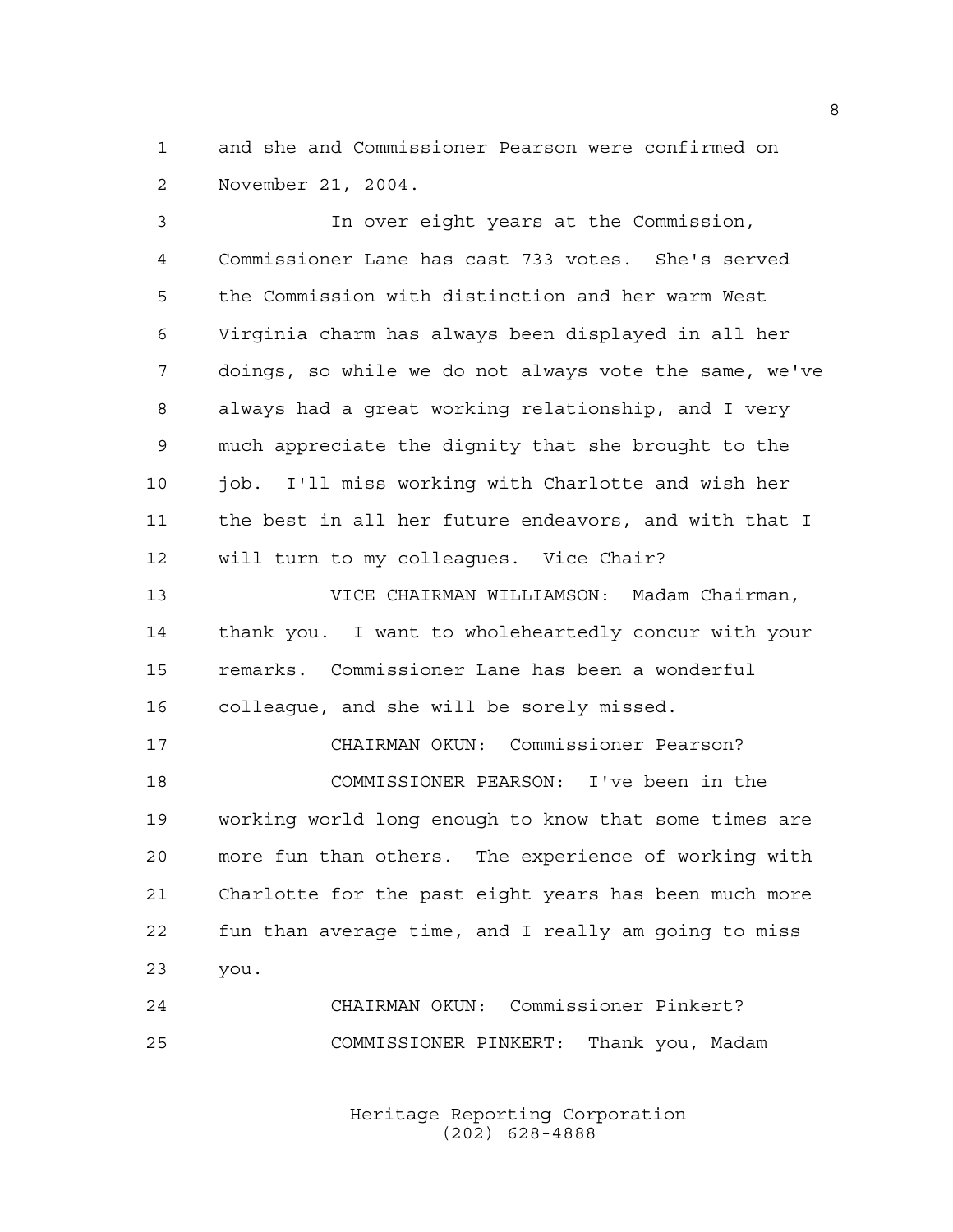Chairman. I offer this as a footnote to the many Pinkert-Lane or Lane-Pinkert footnotes we've had over the years.

 Charlotte Lane knows her own mind. She has excellent judgment, and she is unfailingly courteous, professional and collegial, not to mention a very good dresser. And Charlotte knows what makes for a good footnote. I'm just saying. The plain truth is that Charlotte has been a consistent pleasure to work with, and I state for the record that this was true even when she made a comment on my attire on one occasion. How am I doing today, Charlotte?

 COMMISSIONER LANE: You're okay today, but I didn't think jeans were appropriate for a vote.

 COMMISSIONER PINKERT: She remembers. In short, I could not have asked for more in a colleague, and I wish you the best, Charlotte.

 COMMISSIONER ARANOFF: So last but not least, I don't think I can add anything to what everyone else has said except to say that it has been a great pleasure to work with you and we wish you the best of luck in your future endeavors, and I know we'll see you at the Christmas party this year and I hope for many years in the future.

COMMISSIONER LANE: Thank you all for all of

Heritage Reporting Corporation (202) 628-4888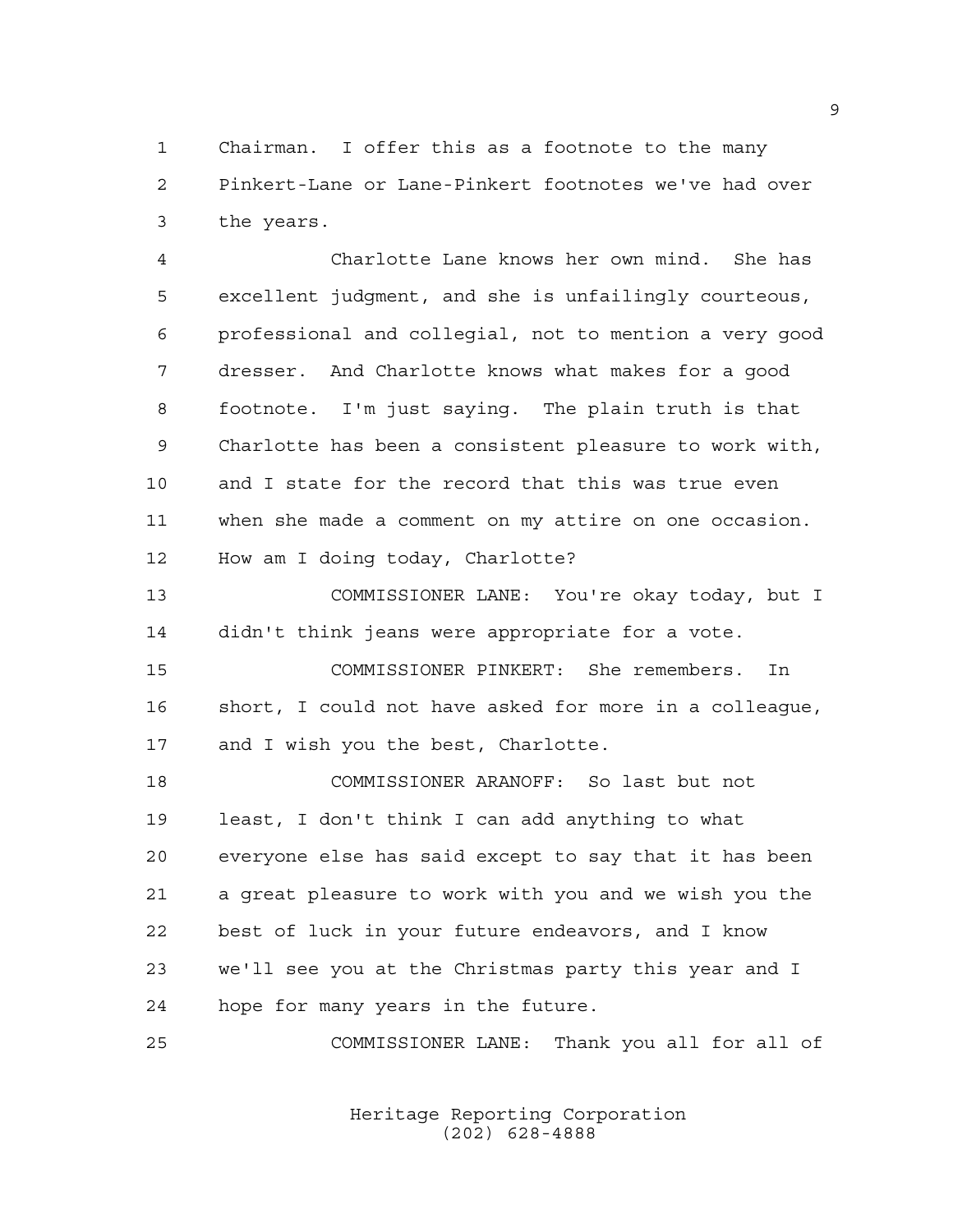those kind words. I have enjoyed working here. I've enjoyed the work and the people that I've worked with both inside the agency and outside counsel. And if anybody would look at my résumé you see that I have had a very, very varied career, but I can tell you that the eight years here are the longest that I've spent at any one job, and it has been one of the most fun jobs that I've ever done and rewarding. And I do not know what I'm going to do next, but I will probably be staying in the D.C. area and so hopefully I will be seeing you all around at least at the holiday parties, so thank you. CHAIRMAN OKUN: And with no other business to come before the Commission, this meeting is adjourned. (Whereupon, at 11:10 a.m., the meeting in the above-entitled matter was concluded.) // //  $20 /$  $21 /$  $22 / /$  // // //

> Heritage Reporting Corporation (202) 628-4888